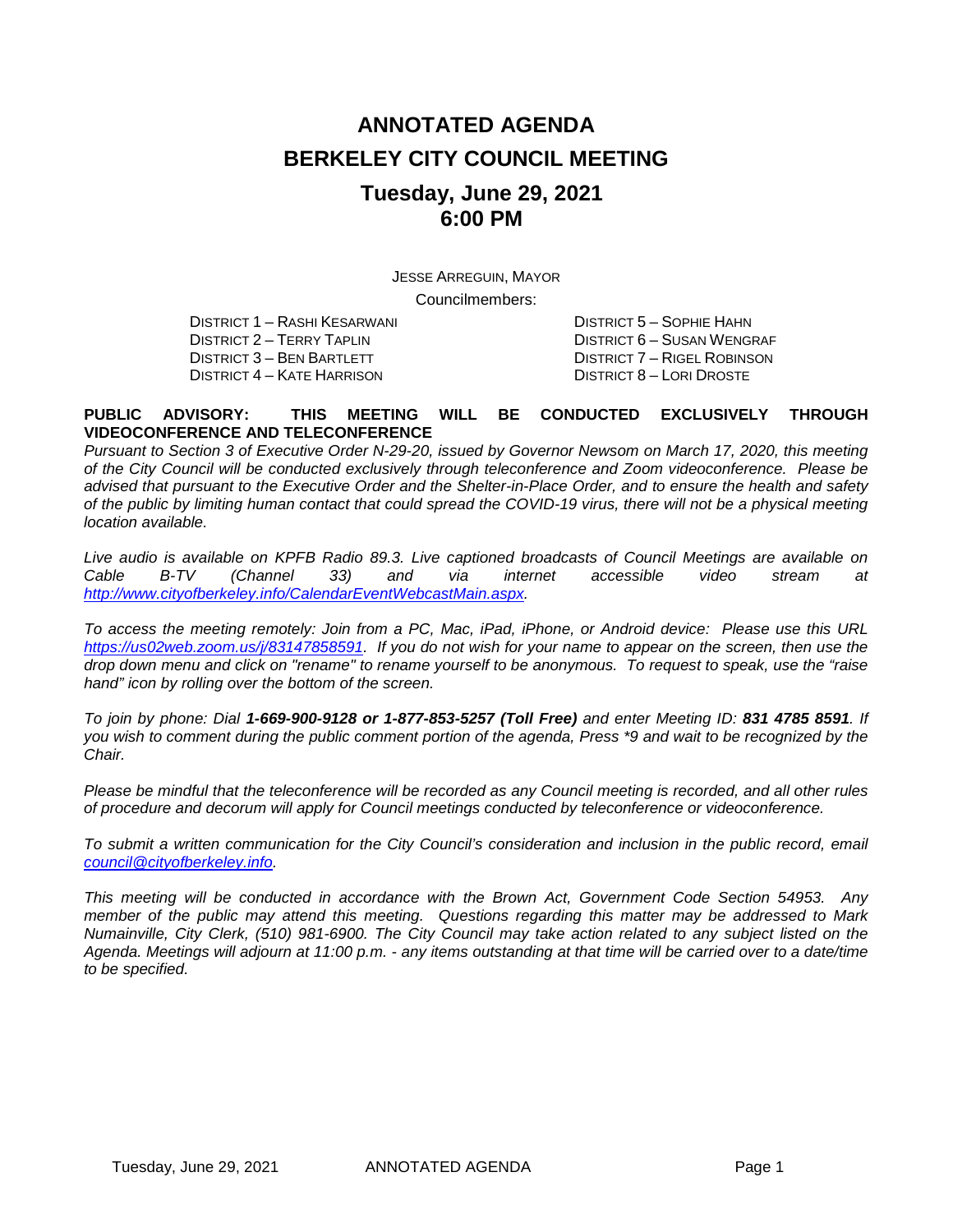## **Preliminary Matters**

**Roll Call:** 6:03 p.m.

**Present:** Kesarwani, Bartlett, Harrison, Hahn, Wengraf, Robinson, Droste, Arreguin

**Absent:** Taplin

Councilmember Taplin present at 6:09 p.m.

### **Ceremonial Matters:**

- 1. Recognition of Franklin Bros. Market
- 2. Adjourned in Memory of Regina Minudri, Former Director of the Berkeley Public Library
- 3. Adjourned in Memory of Patricia Bulitt, Local Dancer, Artist, and Community Activist

### **City Auditor Comments:**

The City Auditor presented the findings of the Fleet Replacement Fund Audit (Item 25).

#### **City Manager Comments:**

The City Manager provided an update on the hiring of the Police Chief and the status of labor negotiations.

**Public Comment on Non-Agenda Matters:** 10 speakers.

## **Consent Calendar**

#### **Public Comment on Consent Calendar and Information Items Only:** 18 speakers.

**Action:** M/S/C (Wengraf/Robinson) to accept supplemental and revised materials from the City Manager on Items 29 and 30, and from Mayor Arreguin on Item 29. **Vote:** All Ayes.

**Action:** M/S/C (Taplin/Harrison) to adopt the Consent Calendar in one motion except as indicated. **Vote:** All Ayes.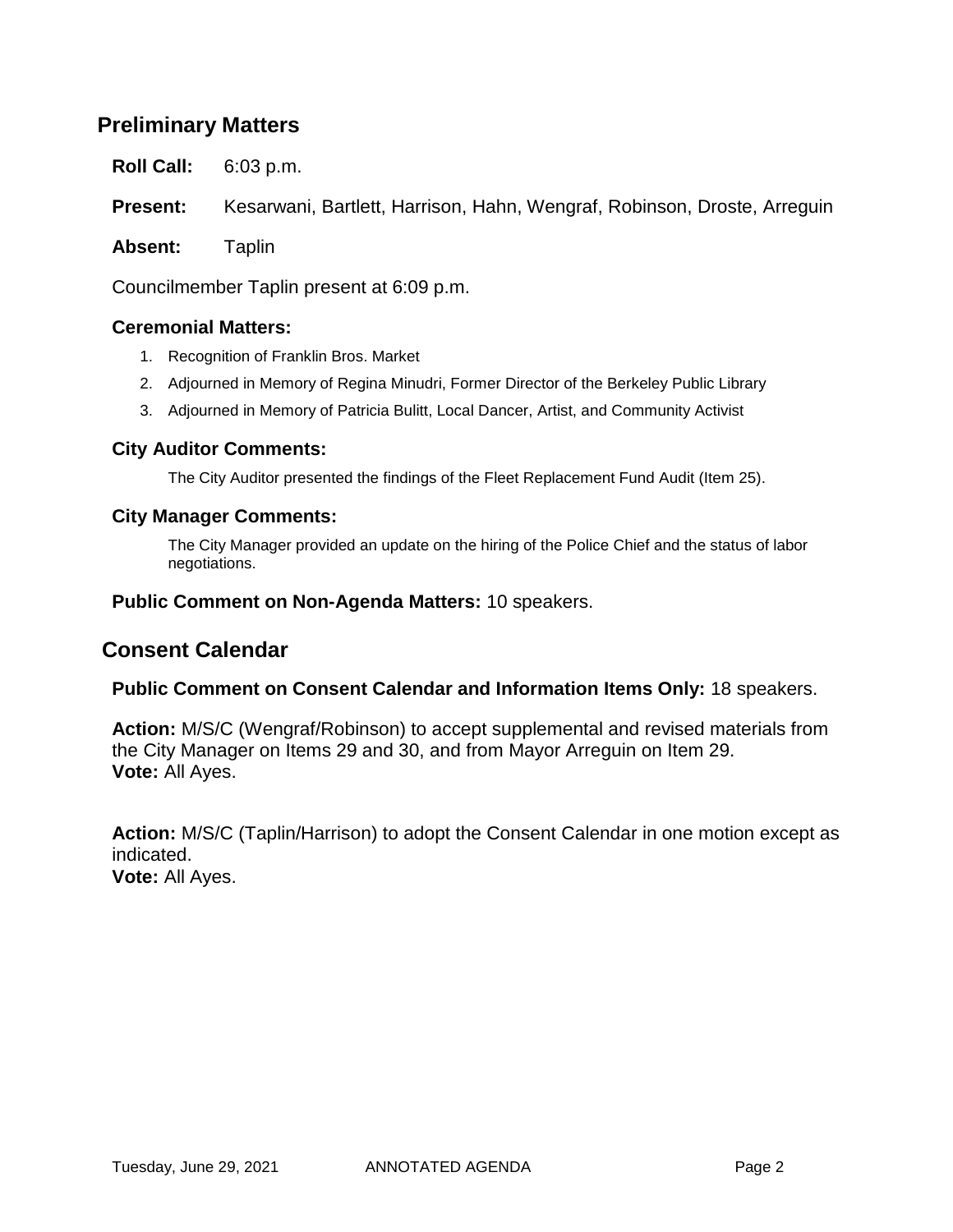**1. FY 2022 Tax Rate: Fund Debt Service on Neighborhood Branch Library Improvements Project General Obligation Bonds (Measure FF, November 2008 Election)**

## **From: City Manager**

**Recommendation:** Adopt second reading of Ordinance No. 7,765-N.S. setting the FY 2022 tax rate for funding the debt service on the Neighborhood Branch Library Improvements Project General Obligation Bonds (Measure FF, November 2008 Election) at 0.0059%.

**First Reading Vote:** Ayes – Kesarwani, Taplin, Bartlett, Hahn, Robinson, Droste, Arreguin; Noes – None; Abstain – Harrison, Wengraf. **Financial Implications:** See report

Contact: Henry Oyekanmi, Finance, (510) 981-7300 **Action:** Adopted second reading of Ordinance No. 7,765–N.S.

## **2. FY 2022 Tax Rate: Fund Debt Service on 2015 Refunding General Obligation Bonds (Measures G, S & I)**

### **From: City Manager**

**Recommendation:** Adopt second reading of Ordinance No. 7,766-N.S. setting the FY 2022 tax rate funding the debt service on the 2015 consolidation of Measures G, S and I (General Obligation Bonds - Elections of 1992, 1996 and 2002) at 0.0135%. **First Reading Vote:** Ayes – Kesarwani, Taplin, Bartlett, Hahn, Robinson, Droste, Arreguin; Noes – None; Abstain – Harrison, Wengraf. **Financial Implications:** See report Contact: Henry Oyekanmi, Finance, (510) 981-7300 **Action:** Adopted second reading of Ordinance No. 7,766–N.S.

**3. FY 2022 Tax Rate: Fund the Debt Service on the Affordable Housing General Obligation Bonds (Measure O, November 2018 Election) From: City Manager**

**Recommendation:** Adopt second reading of Ordinance No. 7,767-N.S. setting the FY 2022 tax rate funding the debt service on the Affordable Housing General Obligation Bonds (Measure O, November 2018) at 0.0088%.

**First Reading Vote:** Ayes – Kesarwani, Taplin, Bartlett, Hahn, Robinson, Droste, Arreguin; Noes – None; Abstain – Harrison, Wengraf.

### **Financial Implications:** See report

Contact: Henry Oyekanmi, Finance, (510) 981-7300

**Action:** Adopted second reading of Ordinance No. 7,767–N.S.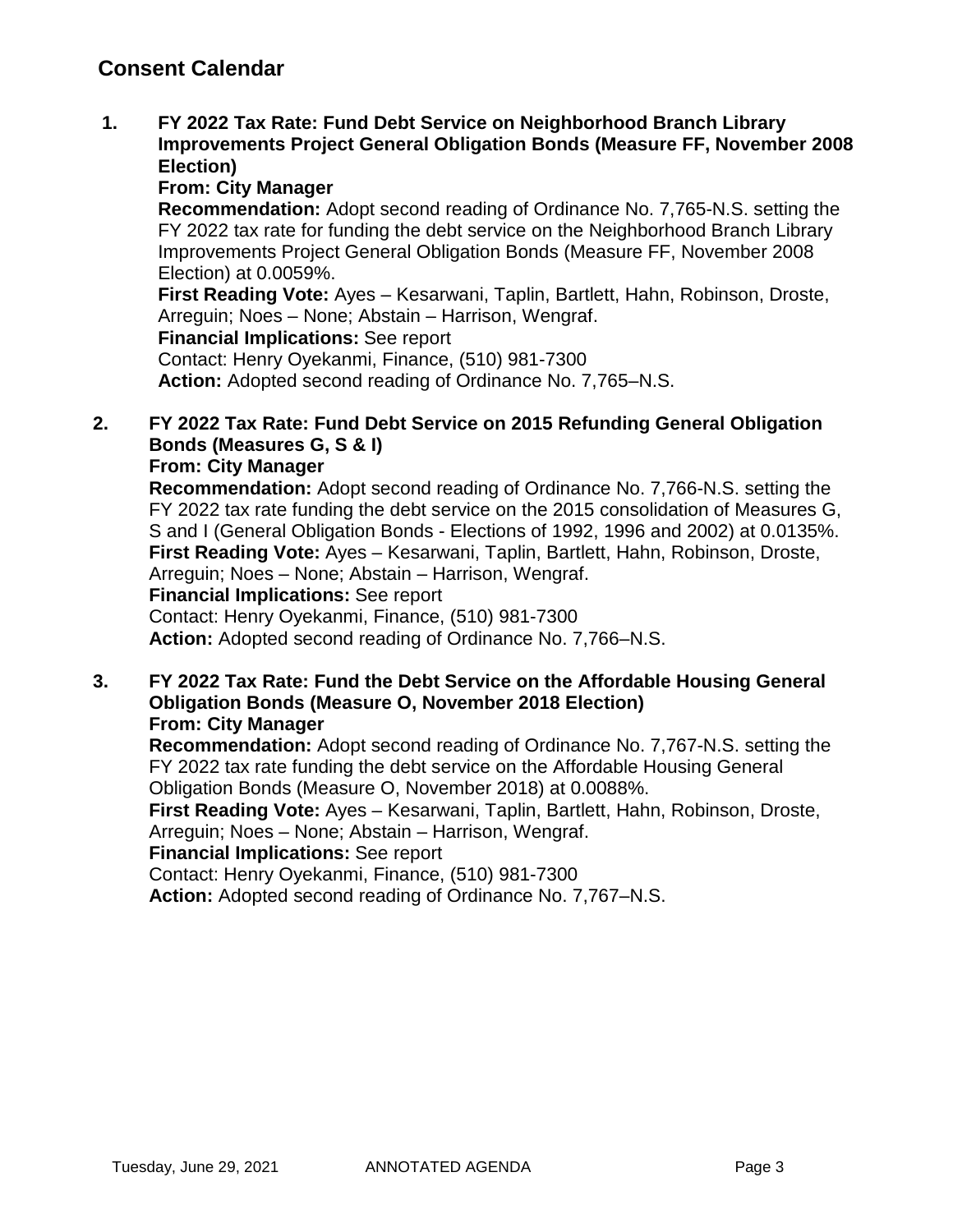**4. FY 2022 Tax Rate: Business License Tax on Large Non-Profits From: City Manager**

**Recommendation:** Adopt second reading of Ordinance No. 7,768-N.S. setting the FY 2022 tax rate for Business License Tax on large non-profits at \$0.7041 (70.41 cents) per square foot of improvements.

**First Reading Vote:** Ayes – Kesarwani, Taplin, Bartlett, Hahn, Robinson, Droste, Arreguin; Noes – None; Abstain – Harrison, Wengraf.

**Financial Implications:** See report

Contact: Henry Oyekanmi, Finance, (510) 981-7300 **Action:** Adopted second reading of Ordinance No. 7,768–N.S.

### **5. FY 2022 Tax Rate: Fund Firefighting, Emergency Medical Response and Wildfire Prevention (Measure FF) From: City Manager**

**Recommendation:** Adopt second reading of Ordinance No. 7,769-N.S. setting the FY 2022 tax rate for funding Firefighting, Emergency Medical Response and Wildfire Prevention (Measure FF) in the City of Berkeley at an annual rate of \$0.1047 (10.47 cents) per square foot of improvements and \$0.15705 (15.705 cents) for the 18 month period from January 1, 2021 to June 30, 2022.

**First Reading Vote:** Ayes – Kesarwani, Taplin, Bartlett, Hahn, Robinson, Droste, Arreguin; Noes – None; Abstain – Harrison, Wengraf.

### **Financial Implications:** See report

Contact: Henry Oyekanmi, Finance, (510) 981-7300, Abe Roman, Fire, (510) 981- 3473

**Action:** Adopted second reading of Ordinance No. 7,769–N.S.

### **6. FY 2022 Tax Rate: Fund the Maintenance of Parks, City Trees and Landscaping From: City Manager**

**Recommendation:** Adopt second reading of Ordinance No. 7,770-N.S. setting the FY 2022 tax rate for funding all improvements for the maintenance of parks, City trees, and landscaping in the City of Berkeley at \$0.1896 (18.96 cents) per square foot of improvements.

**First Reading Vote:** Ayes – Kesarwani, Taplin, Bartlett, Hahn, Robinson, Droste, Arreguin; Noes – None; Abstain – Harrison, Wengraf.

## **Financial Implications:** See report

Contact: Henry Oyekanmi, Finance, (510) 981-7300

**Action:** Adopted second reading of Ordinance No. 7,770–N.S.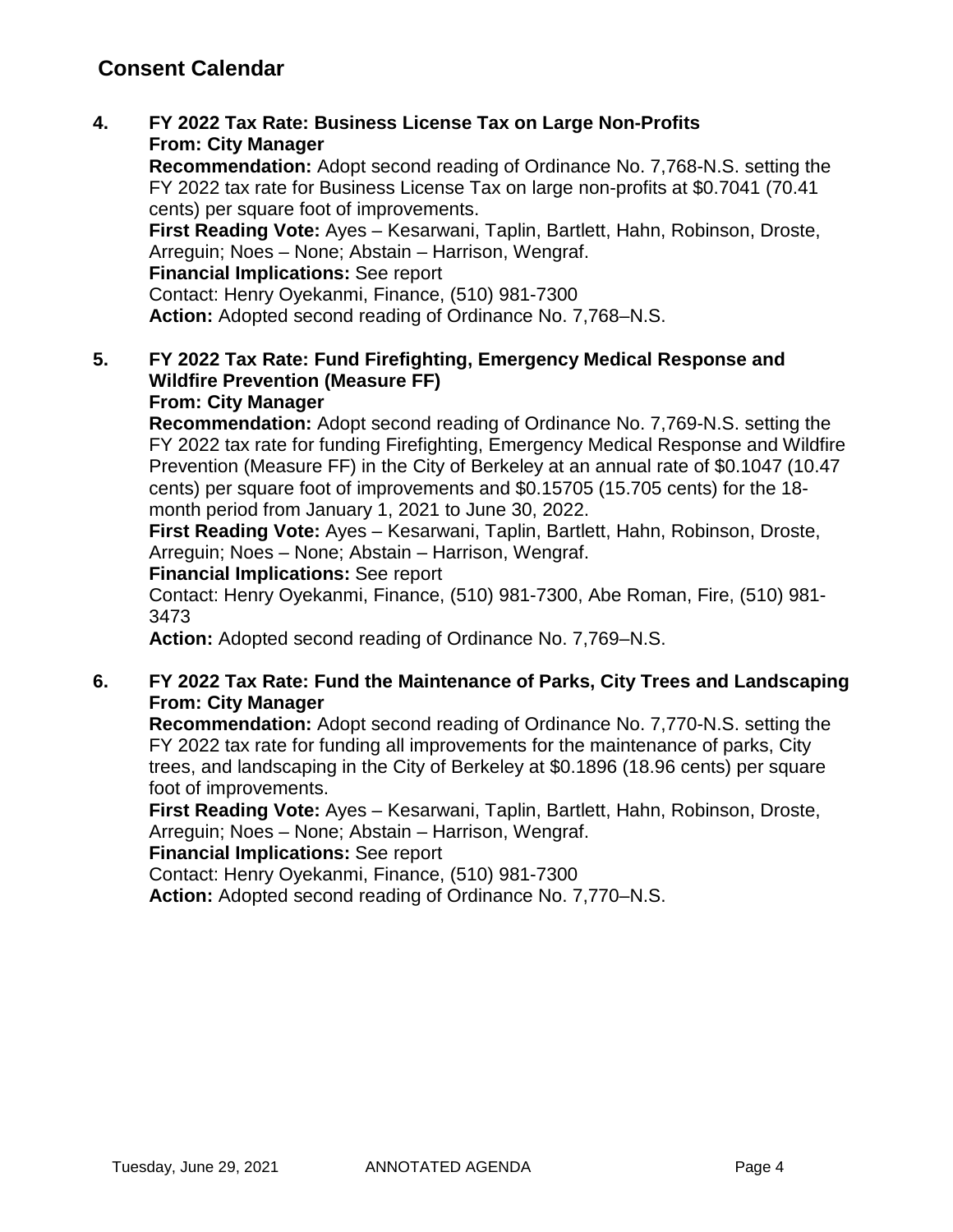### **7. FY 2022 Special Tax Rate: Fund the Provision of Library Services From: City Manager**

**Recommendation:** Adopt second reading of Ordinance No. 7,771-N.S. setting the FY 2022 tax rate for funding the provision of Library Services in the City of Berkeley at \$0.2402 (24.02 cents) per square foot for dwelling units and \$0.3632 (36.32 cents) per square foot for industrial, commercial, and institutional buildings.

**First Reading Vote:** Ayes – Kesarwani, Taplin, Bartlett, Hahn, Robinson, Droste, Arreguin; Noes – None; Abstain – Harrison, Wengraf.

### **Financial Implications:** See report

Contact: Henry Oyekanmi, Finance, (510) 981-7300, Tess Mayer, Director of Library Services, (510) 981-6195

**Action:** Adopted second reading of Ordinance No. 7,771–N.S.

## **8. FY 2022 Tax Rate: Fund Emergency Services for the Severely Disabled (Measure E)**

### **From: City Manager**

**Recommendation:** Adopt second reading of Ordinance No. 7,772-N.S. setting the FY 2022 tax rate for funding the provision of emergency services for the disabled at \$0.02378 (2.378 cents) per square foot of improvements.

**First Reading Vote:** Ayes – Kesarwani, Taplin, Bartlett, Hahn, Robinson, Droste, Arreguin; Noes – None; Abstain – Harrison, Wengraf.

### **Financial Implications:** See report

Contact: Henry Oyekanmi, Finance, (510) 981-7300

**Action:** Tax rate revised to \$0.01796. Adopted new first reading of Ordinance No. 7,772–N.S. Second reading scheduled for July 13, 2021.

### **9. FY 2022 Tax Rate: Fund the Debt Service on the Infrastructure and Facilities General Obligation Bonds (Measure T1, November 2016 Election) From: City Manager**

**Recommendation:** Adopt second reading of Ordinance No. 7,773-N.S. setting the FY 2022 tax rate funding the debt service on the Infrastructure and Facilities Improvements General Obligation Bonds (Measure T1, November 2016) at 0.0170%. **First Reading Vote:** Ayes – Kesarwani, Taplin, Bartlett, Hahn, Robinson, Droste, Arreguin; Noes – None; Abstain – Harrison, Wengraf.

### **Financial Implications:** See report

Contact: Henry Oyekanmi, Finance, (510) 981-7300

**Action:** Adopted second reading of Ordinance No. 7,773–N.S.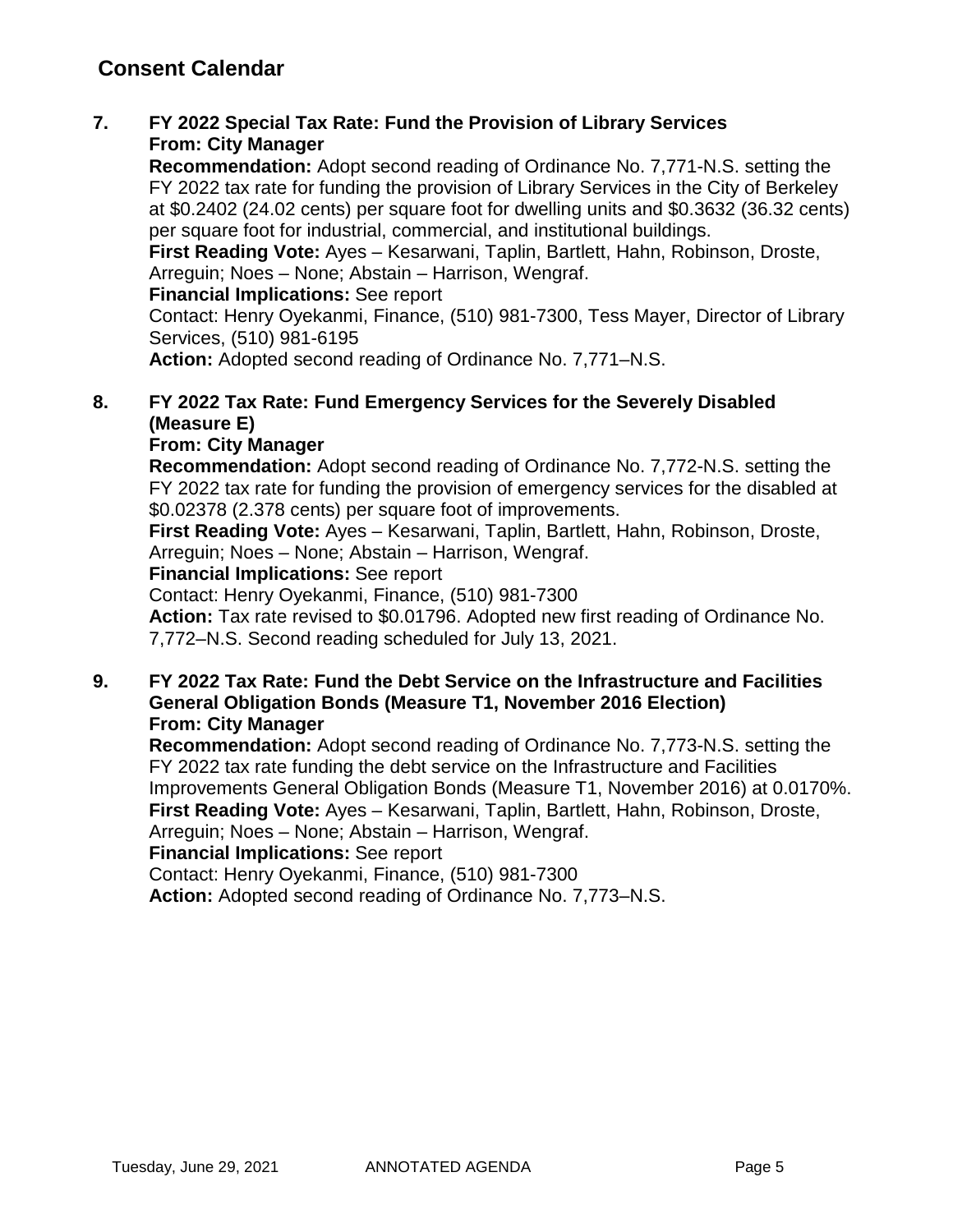**10. FY 2022 Tax Rate: Fund the Debt Service on the Street and Watershed Improvements General Obligation Bonds (Measure M, November 2012 Election) From: City Manager**

**Recommendation:** Adopt second reading of Ordinance No. 7,774-N.S. setting the FY 2022 tax rate funding the debt service on the Street and Integrated Watershed Improvements General Obligation Bonds (Measure M, November 2012) at 0.0077%. **First Reading Vote:** Ayes – Kesarwani, Taplin, Bartlett, Hahn, Robinson, Droste, Arreguin; Noes – None; Abstain – Harrison, Wengraf.

**Financial Implications:** See report

Contact: Henry Oyekanmi, Finance, (510) 981-7300 **Action:** Adopted second reading of Ordinance No. 7,774–N.S.

### **11. FY 2022 Tax Rate: Fund Fire Protection and Emergency Response and Preparedness (Measure GG) From: City Manager**

### **Recommendation:** Adopt second reading of Ordinance No. 7,775-N.S. setting the FY 2022 tax rate for funding Fire Protection and Emergency Response and Preparedness in the City of Berkeley at the rate of \$0.05818 (5.818 cents) per square foot of improvements for dwelling units and setting the rate for all other property at \$0.08804 (8.804 cents) per square foot of improvements.

**First Reading Vote:** Ayes – Kesarwani, Taplin, Bartlett, Hahn, Robinson, Droste, Arreguin; Noes – None; Abstain – Harrison, Wengraf.

### **Financial Implications:** See report

Contact: Henry Oyekanmi, Finance, (510) 981-7300, Abe Roman, Interim Fire Chief, (510) 981-5500

**Action:** Adopted second reading of Ordinance No. 7,775–N.S.

### **12. FY 2022 Tax Rate: Fund the Provision of Emergency Medical Services (Paramedic Tax)**

### **From: City Manager**

**Recommendation:** Adopt second reading of Ordinance No. 7,776-N.S. setting the FY 2022 tax rate for funding the provision of emergency medical services to Berkeley residents at \$0.0412 (4.12 cents) per square foot of improvements.

**First Reading Vote:** Ayes – Kesarwani, Taplin, Bartlett, Hahn, Robinson, Droste, Arreguin; Noes – None; Abstain – Harrison, Wengraf.

### **Financial Implications:** See report

Contact: Henry Oyekanmi, Finance, (510) 981-7300

**Action:** Adopted second reading of Ordinance No. 7,776–N.S.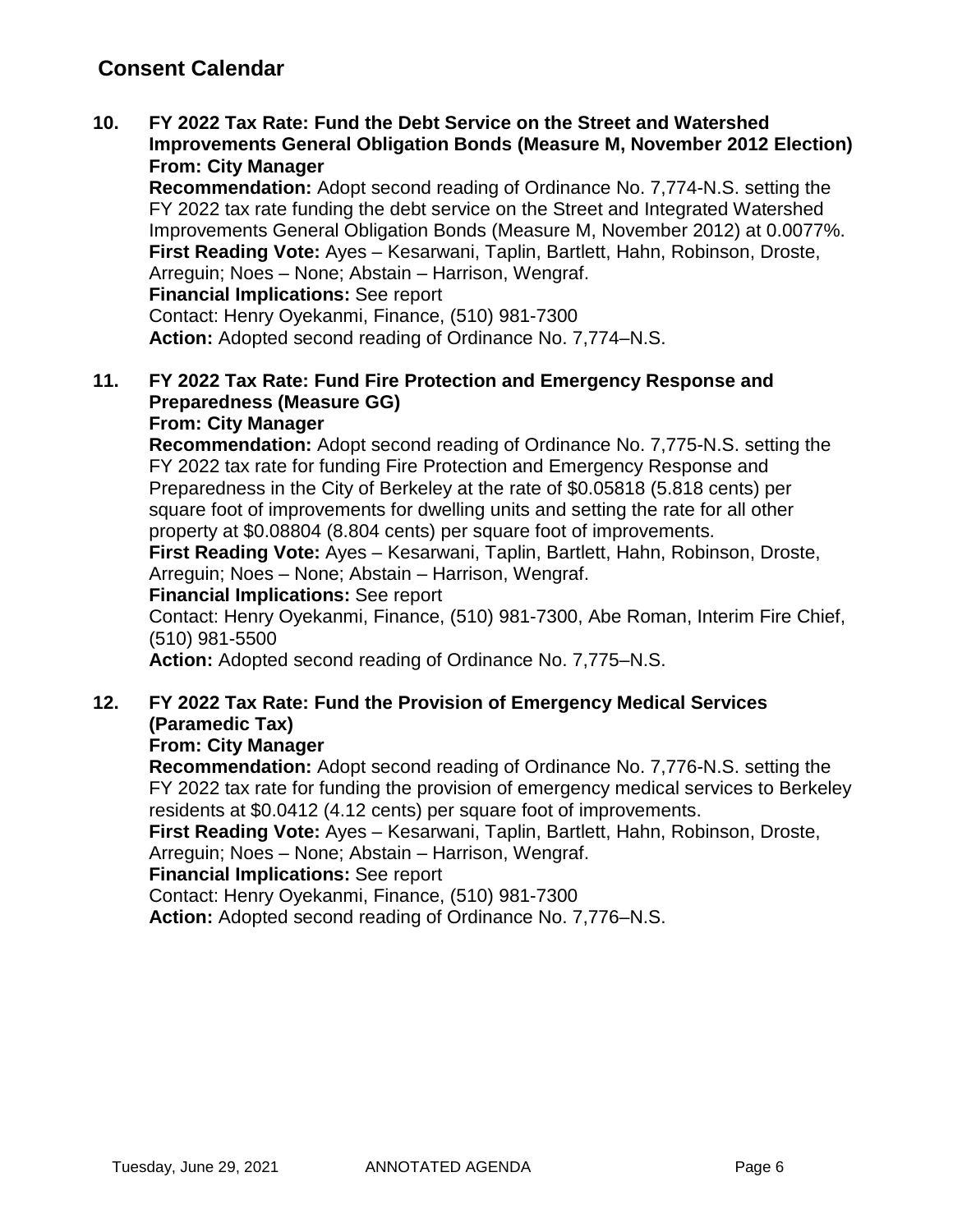### **13. Referral Response: Path to Permanence: Outdoor Dining and Commerce in the Public Right-of-Way From: City Manager**

## **Recommendation:**

1. Adopt second reading of Ordinance No. 7,777-N.S. revising BMC Section 14.48.190 Parklets and BMC Section 16.18 Right of Way Encroachments and Encroachment Permits to simplify the permitting process for the conversion of temporary parklets and outdoor commerce installations after a declared local emergency.

2. Adopt second reading of Ordinance No. 7,778-N.S. revising BMC Section 14.48.150 Sidewalk Seating to expand the areas and scope of activities that may be permitted via a sidewalk seating permit (a type of engineering permit) after a declared local health emergency, implement a new fee for the use of parking spaces for commercial activity.

**First Reading Vote:** Ayes – Kesarwani, Taplin, Bartlett, Hahn, Robinson, Droste, Arreguin; Noes – None; Abstain – Harrison, Wengraf.

### **Financial Implications:** See Report

Contact: Eleanor Hollander, Economic Development, (510) 981-7530 **Action:** Adopted second reading of Ordinance No. 7,777–N.S. and Ordinance No. 7,778–N.S.

## **14. Minutes for Approval**

### **From: City Manager**

**Recommendation:** Approve the minutes for the council meetings of May 11, 2021 (regular), May 13, 2021 (closed), May 18, 2021 (closed and special), May 20, 2021 (closed) and May 25, 2021 (closed and regular).

**Financial Implications:** None

Contact: Mark Numainville, City Clerk, (510) 981-6900 **Action:** Approved the minutes as submitted.

### **15. Contract No. 099148-1 Amendment: Code Publishing Company for Berkeley Municipal Code Publishing Services From: City Manager**

**Recommendation:** Adopt a Resolution authorizing the City Manager to amend Contract No. 099148-1 (FUND\$ Contract No. 9541A) with Code Publishing Company for online and printed code publishing services for the Berkeley Municipal Code, increasing the contract by \$40,000 for a total not to exceed amount of \$139,000, and extending the contract to December 21, 2024.

**Financial Implications:** General Fund - \$40,000

Contact: Mark Numainville, City Clerk, (510) 981-6900 **Action:** Adopted Resolution No. 69,938–N.S.

Tuesday, June 29, 2021 ANNOTATED AGENDA Page 7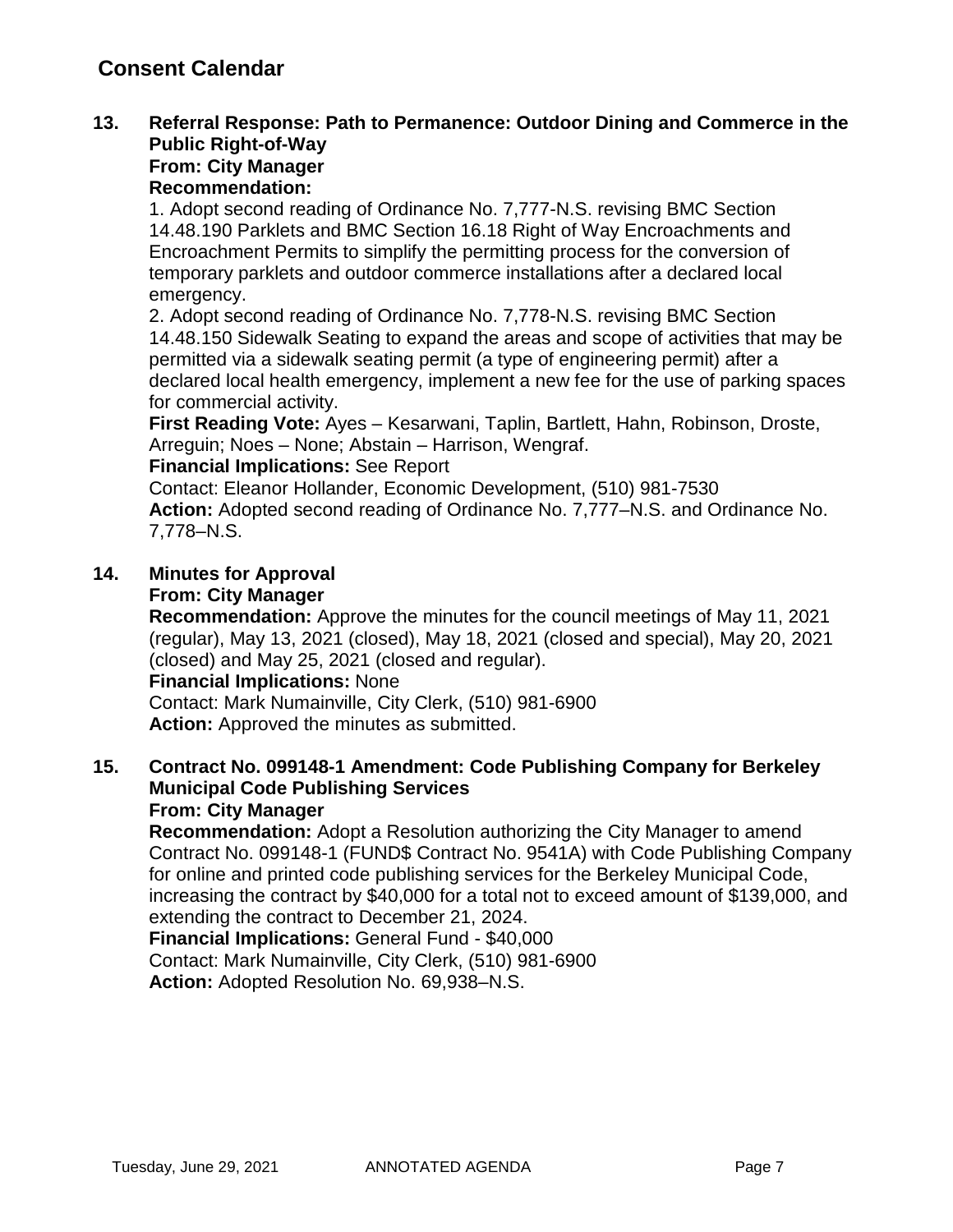**16. Appointment of Interim Director of Police Accountability From: City Manager**

**Recommendation:** Adopt a Resolution confirming the appointment of Katherine J. Lee to be Interim Director of Police Accountability and approving an employment contract to be effective July 1, 2021 at an annual salary of \$182,260.65. **Financial Implications:** See report Contact: Dave White, City Manager's Office, (510) 981-7000 **Action:** Adopted Resolution No. 69,939–N.S.

**17. Formal Bid Solicitations and Request for Proposals Scheduled for Possible Issuance After Council Approval on June 29, 2021 From: City Manager**

**Recommendation:** Approve the request for proposals or invitation for bids (attached to staff report) that will be, or are planned to be, issued upon final approval by the requesting department or division. All contracts over the City Manager's threshold will be returned to Council for final approval.

**Financial Implications:** See report

Contact: Henry Oyekanmi, Finance, (510) 981-7300 **Action:** Approved recommendation.

**18. Appropriations Limit for FY 2022 From: City Manager**

**Recommendation:** Adopt a Resolution establishing the appropriations limit at \$311,493,168 for FY 2022 pursuant to Article XIIIB of the Constitution of the State of California based on the calculations for the appropriations limit. **Financial Implications:** See report Contact: Henry Oyekanmi, Finance, (510) 981-7300

**Action:** Adopted Resolution No. 69,940–N.S.

## **19. FY 2022 Revision to the Investment Policy and Designation of Investment Authority**

### **From: City Manager**

**Recommendation:** Adopt a Resolution accepting the changes to the Investment Policy and to confirm the delegation of investment authority to the Director of Finance to make investments for FY 2022.

**Financial Implications:** None

Contact: Henry Oyekanmi, Finance, (510) 981-7300 **Action:** Adopted Resolution No. 69,941–N.S.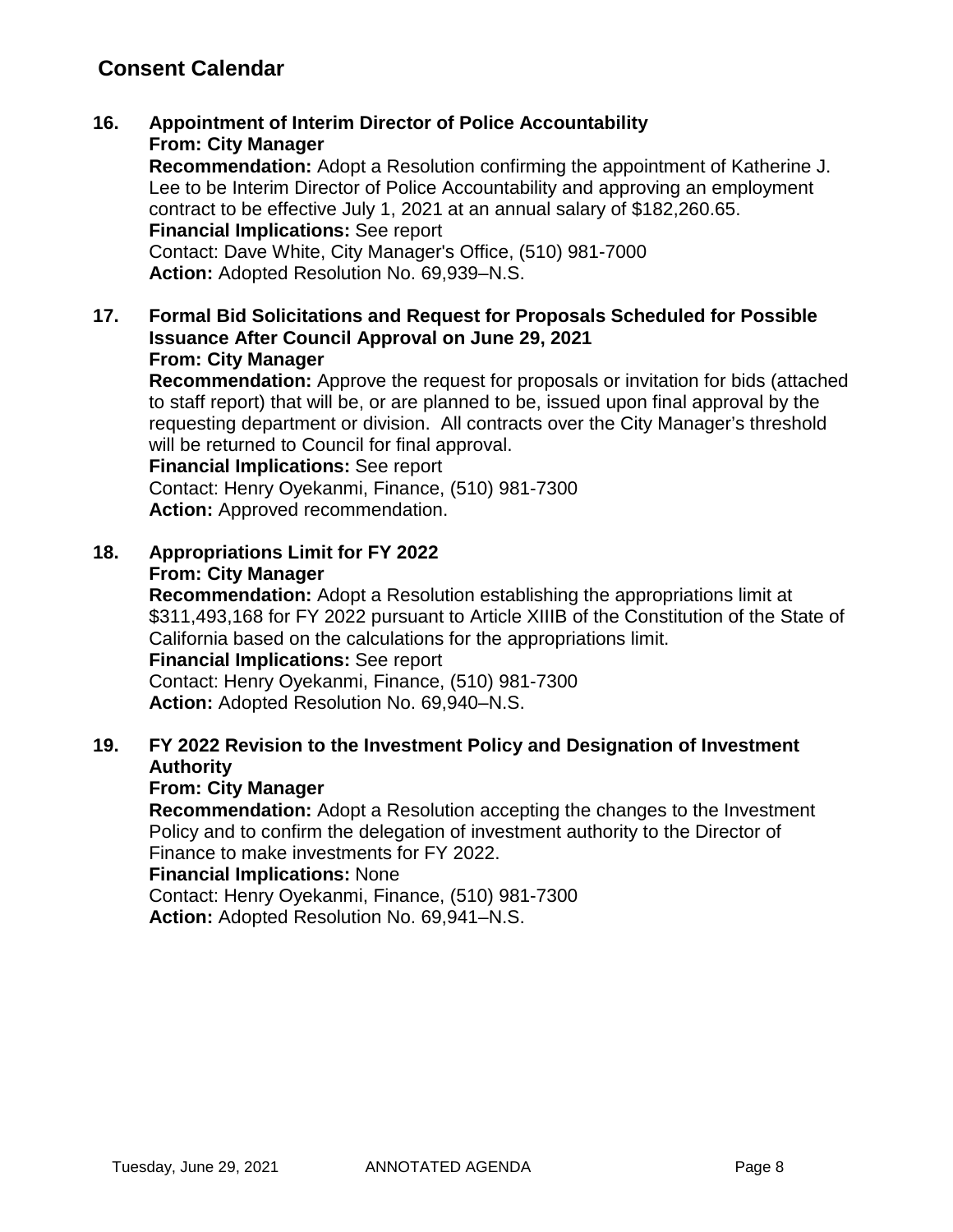#### **20. Request for Proposal for Project Homekey From: City Manager**

**Recommendation:** Adopt a Resolution authorizing City Manager to: 1. Release a Request for Proposals (RFP) for a Homekey Project; and 2. Allocate HOME-ARP funding and General Fund collected pursuant to Measure P Measure P, and/or other funding source, to support a future Homekey project.

### **Financial Implications:** See report

Contact: Lisa Warhuus, Health, Housing, and Community Services, (510) 981-5400 **Action:** Adopted Resolution No. 69,942–N.S.

### **21. Fiscal Year 2022 Community Development Block Grant Public Facility Improvement Program Funds for the West Berkeley Service Center From: City Manager**

**Recommendation:** Adopt a Resolution authorizing the City Manager or her designee to: 1. Allocate all available Fiscal Year (FY) 2022 Community Development Block Grant funding (estimated at \$1,145,251) for one public facility improvement project at the City's West Berkeley Service Center; and 2. Allocate any additional FY 2021 CDBG program income to the West Berkeley Service Center renovation project, if needed, and in accordance with Resolution 69,830 –N.S.

### **Financial Implications:** See report

Contact: Lisa Warhuus, Health, Housing, and Community Services, (510) 981-5400 **Action:** Adopted Resolution No. 69,943–N.S.

### **22. Contract No. 31900254 Amendment: Easy Does It to Provide Emergency Disability Services and Audit Recommendation Update for Fiscal Year 2022- 2023**

### **From: City Manager**

**Recommendation:** Adopt a Resolution approving an amendment to Contract No. 31900254 to continue funding for Easy Does It (EDI) for Fiscal Year (FY) 2022 and FY 2023 in the amount of \$1,432,011 using Measure E funds to provide emergency disability services, as long as EDI continues to demonstrate progress towards resolving the audit findings.

#### **Financial Implications:** See report

Contact: Lisa Warhuus, Health, Housing, and Community Services, (510) 981-5400 **Action:** Adopted Resolution No. 69,944–N.S.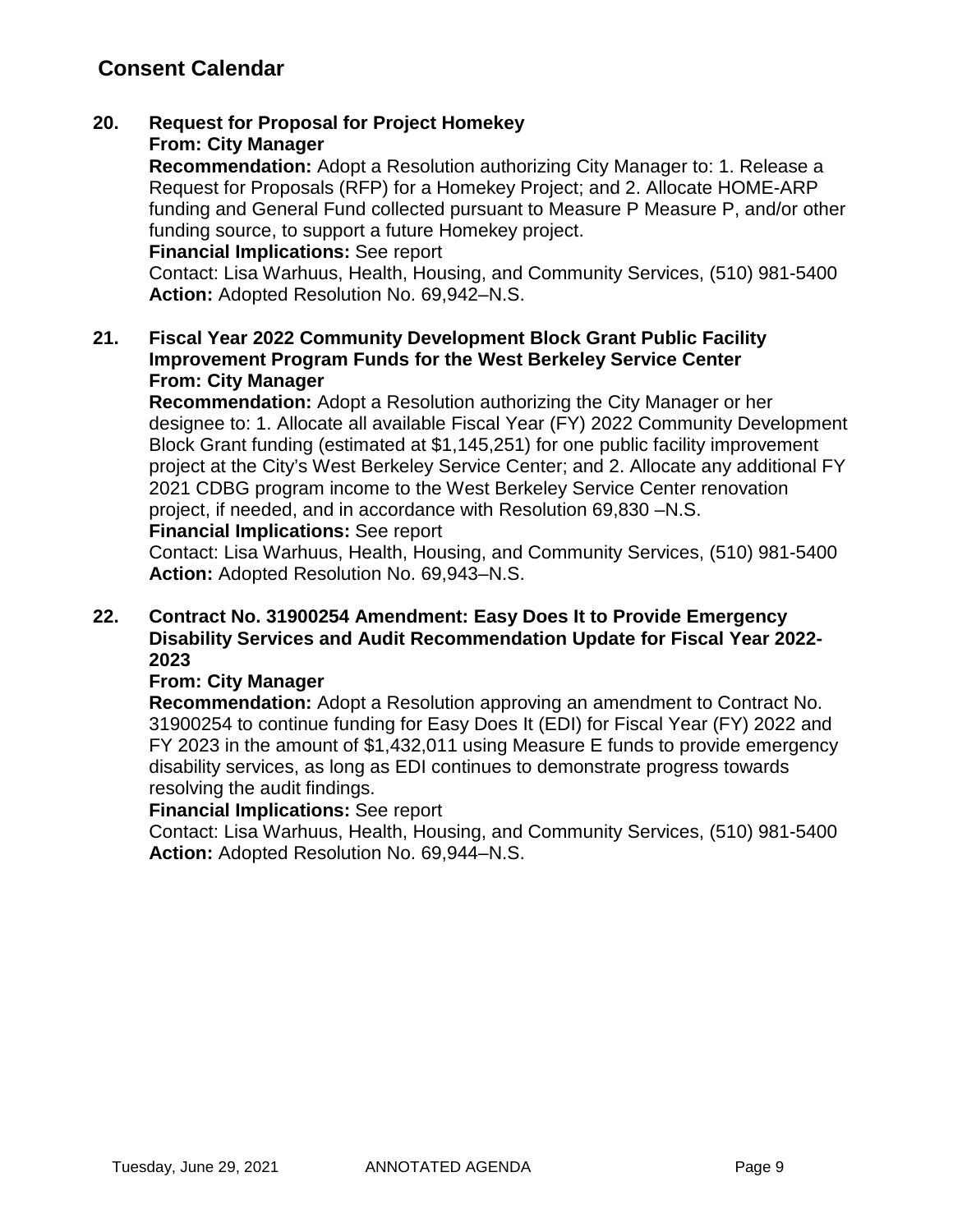### **23. Fiscal Year 2022 and Fiscal Year 2023 Housing Retention Program Contract From: City Manager**

**Recommendation:** Adopt a Resolution authorizing the City Manager or her designee to: 1. Allocate the Fiscal Year (FY) 2022 and FY 2023 City of Berkeley Housing Retention Program (HRP) contract to the Eviction Defense Center (EDC), which operates the COVID-19 HRP; and 2. Amend Contract No. 32100023 with EDC to use General Fund U1 HRP funds for utility arrears or other expenses that would enable applicants to retain or obtain housing and/or employment.

### **Financial Implications:** See report

Contact: Lisa Warhuus, Health, Housing, and Community Services, (510) 981-5400 **Action:** Adopted Resolution No. 69,945–N.S.

#### **24. Adopt a Resolution to Upgrade Residential and Commercial Customers to East Bay Community Energy (EBCE) Renewable 100 Plan From: Energy Commission**

**Recommendation:** Adopt a time-sensitive Resolution to upgrade all current and new Berkeley residential and commercial customer accounts from Bright Choice - 86% Green House Gas (GHG)-free including substantial hydroelectric and nuclear - to Renewable 100 (100% renewable energy from California solar and wind) for their default electricity service plan, excluding residential customers in low-income assistance programs. The Berkeley Energy Commission (Commission) recommends that the City Council adopt the resolution now to meet East Bay Community Energy's (EBCE) schedule of requiring an extensive lead time needed for the transition to be effective April 1, 2022 for residential customers and October 1, 2022 for commercial customers.

### **Financial Implications:** See report

Contact: Billi Romain, Commission Secretary, (510) 981-7400 **Action:** Adopted Resolution No. 69,946–N.S.

### **25. Berkeley's Fleet Replacement: Fund Short by Millions From: Auditor**

**Recommendation:** We recommend City Council request that the City Manager report back by the first City Council meeting in January 2022, and every six months thereafter, regarding the status of our audit recommendations until reported fully implemented by the Public Works Department.

#### **Financial Implications:** See report

Contact: Jenny Wong, Auditor, (510) 981-6750

**Action:** Approved recommendation as revised in Supplemental Communications Packet #2 from City Auditor.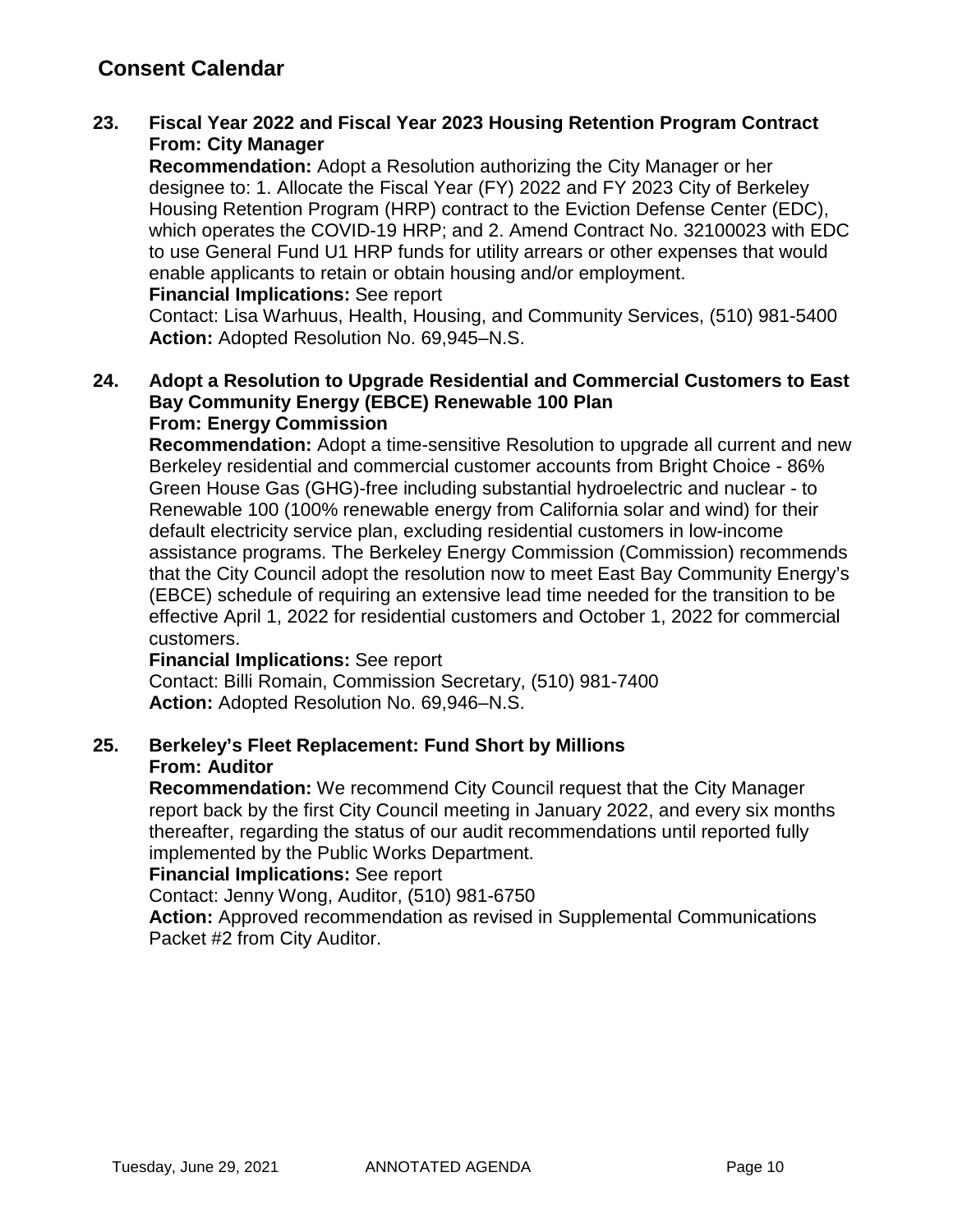## **Council Consent Items**

**26. Resolution Supporting Freedom for Nasrin Sotoudeh From: Councilmember Taplin (Author)**

**Recommendation:** Adopt a Resolution in Support of Freedom for Nasrin Sotoudeh and All Other Political Prisoners and Prisoners of Conscience in the Islamic Republic of Iran.

**Financial Implications:** None

Contact: Terry Taplin, Councilmember, District 2, (510) 981-7120 **Action:** Adopted Resolution No. 69,947–N.S.

**27. Resolution Urging the Metropolitan Transportation Commission to Program and Prioritize American Rescue Plan Act Funds From: Councilmember Harrison (Author) Recommendation:** 

1. Adopt a resolution directing the Metropolitan Transportation Commission (MTC) to program \$1.67 billion in American Rescue Plan Act (ARPA) funds immediately and prioritize them for immediate use to support Bay Area Transit riders and an equitable pandemic recovery.

2. Send a copy of the Resolution and an accompanying letter to the MTC Commissioners.

### **Financial Implications:** None

Contact: Kate Harrison, Councilmember, District 4, (510) 981-7140 **Action:** Councilmembers Hahn and Taplin added as co-sponsors. 1. Adopted Resolution No. 69,948–N.S.; and 2. Approved recommendation as revised in Supplemental Communications Packet #1.

## **Action Calendar – Old Business**

**28. Police Accountability Board – Appointment of Members** *(Continued from June 1, 2021)*

### **From: City Manager**

**Recommendation:** Adopt a Resolution appointing nine members to the Police Accountability Board nominated by the Mayor and City Councilmembers, and appointing one alternate member. *(Note: Appointment of the alternate member is continued from the June 1, 2021 meeting.)*

### **Financial Implications:** See report

Contact: Mark Numainville, City Clerk, (510) 981-6900 **Action:** Item 28 continued to July 13, 2021.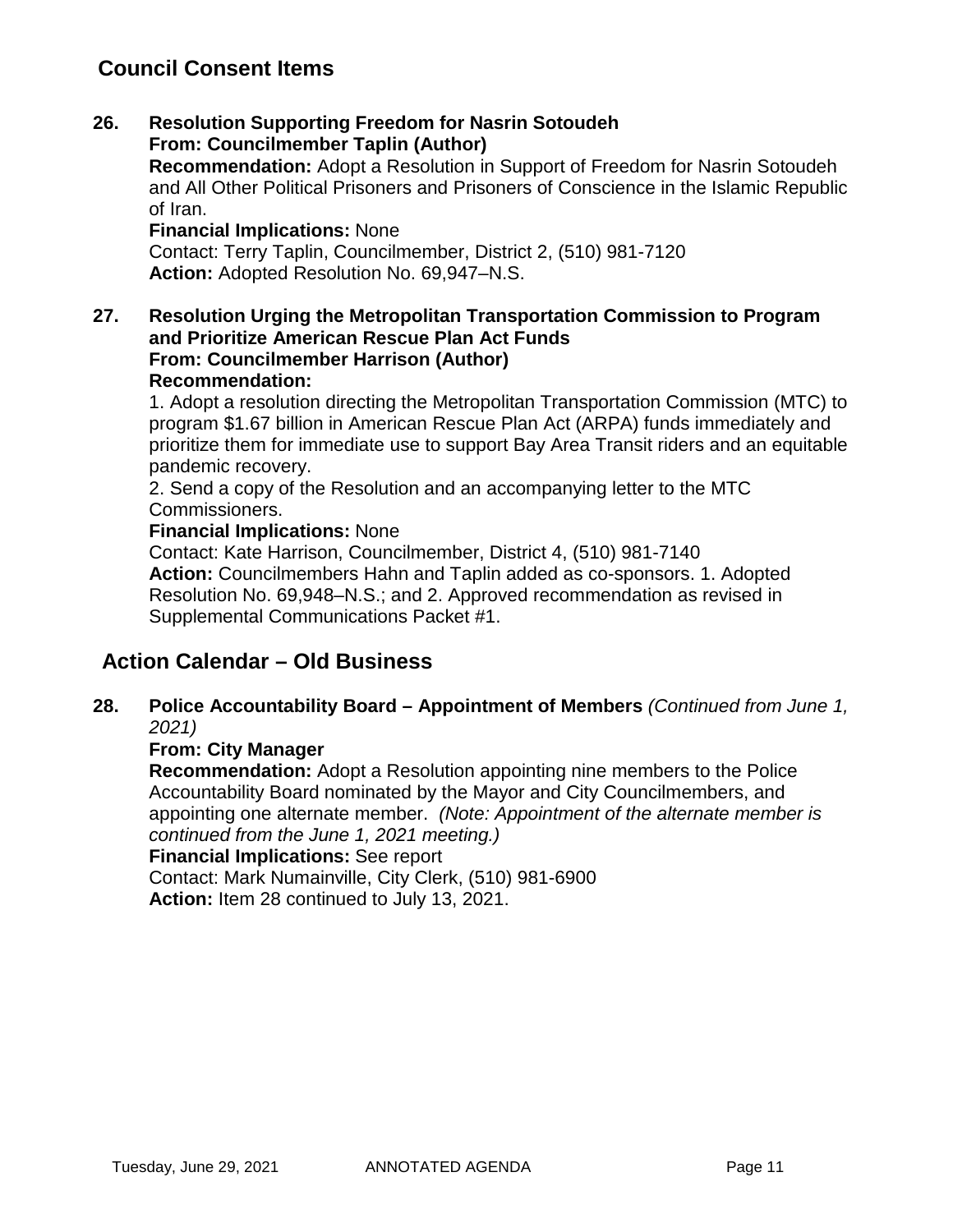## **29. FY 2022 Budget Adoption**

### **From: City Manager**

**Recommendation:** Adopt a Resolution:

1. Adopting the FY 2022 Budget as contained in the City Manager's FY 2022 Proposed Budget that includes the Proposed Capital Budget, presented to Council on May 25, 2021, and as amended by subsequent Council action.

2. Authorizing the City Manager to provide applicable advances to selected community agencies receiving City funds in FY 2022, as reflected in Attachment 2 to the report, and as amended by subsequent Council action.

### **Financial Implications:** See report

Contact: Rama Murty, Budget Office, (510) 981-7000

**Action:** M/S/C (Arreguin/Harrison) to adopt temporary rule to allow one minute per speaker.

**Vote:** All Ayes.

**Action:** M/S/C (Arreguin/Hahn) to suspend the rules and extend the meeting to 11:15 p.m. **Vote:** All Ayes.

**Action:** 76 speakers. M/S/C (Arreguin/Hahn) to:

1. Adopt Resolution No. 69,949–N.S. adopting the FY 2022 Budget as contained in the City Manager's FY 2022 Proposed Budget that includes the Proposed Capital Budget, presented to Council on May 25, 2021, and as amended by subsequent Council action including revised allocations submitted by the Mayor and the City Manager based on the recommendations of the Budget & Finance Committee, including \$300,000 for EV Charging in the June budget and \$850,000 deferred to November.

2. Authorizing the City Manager to provide applicable advances to selected community agencies receiving City funds in FY 2022, as reflected in Attachment 2 to the report, and as amended by subsequent Council action. **Vote:** All Ayes.

# **30. FY 2022 Annual Appropriations Ordinance**

### **From: City Manager**

**Recommendation:** Adopt first reading of an Ordinance adopting the FY 2022 Annual Appropriations Ordinance (AAO) in the amount of \$668,825,973 (gross appropriations) and \$581,303,702 (net appropriations).

### **Financial Implications:** See report

Contact: Rama Murty, Budget Office, (510) 981-7000

**Action:** 0 speakers. M/S/C (Arreguin/Droste) to adopt first reading of Ordinance No. 7,779-N.S as revised in Supplemental Communications Packet #3 from the Budget Office for appropriations in the amount of \$673,601,287 (gross appropriations) and \$552,265,708 (net appropriations). Second reading scheduled for July 13, 2021. **Vote:** All Ayes.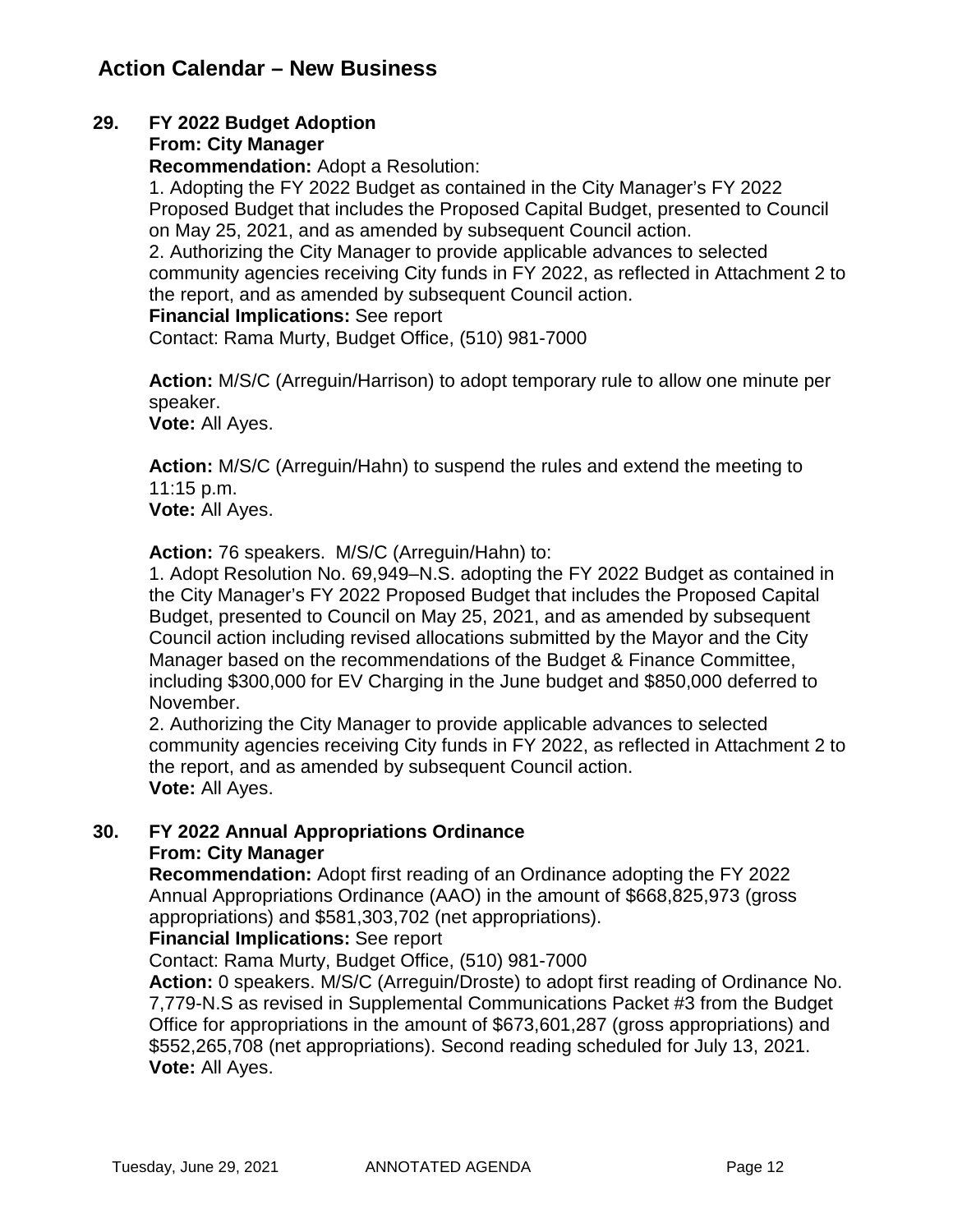## **Action Calendar – New Business**

**31. Borrowing of Funds and the Sale and Issuance of FY 2021-22 Tax and Revenue Anticipation Notes From: City Manager Recommendation:** Adopt a Resolution approving the borrowing of \$45,000,000 and the sale and issuance of Fiscal Year 2021-22 Tax and Revenue Anticipation Notes. **Financial Implications:** See report Contact: Henry Oyekanmi, Finance, (510) 981-7300 **Action:** 0 speakers. M/S/C (Arreguin/Wengraf) to adopt Resolution No. 69,950–N.S. **Vote:** All Ayes.

## **Information Reports**

- **32. Voluntary Time Off Program for FY 2022 From: City Manager** Contact: Rama Murty, Budget Office, (510) 981-7000 **Action:** Received and filed.
- **33. FY 2022 Civic Arts Grant Awards From: Civic Arts Commission** Contact: Eleanor Hollander, Economic Development, (510) 981-7530 **Action:** Received and filed.
- **34. FY 2021 Second Quarter Investment Report: Ended December 31, 2020 From: City Manager** Contact: Henry Oyekanmi, Finance, (510) 981-7300 **Action:** Received and filed.
- **35. FY 2021 Third Quarter Investment Report: Ended March 31, 2021 From: City Manager** Contact: Henry Oyekanmi, Finance, (510) 981-7300 **Action:** Received and filed.
- **36. 2021 Commission on Aging Work Plan From: Commission on Aging** Contact: Richard Castrillon, Commission Secretary, (510) 981-5190 **Action:** Received and filed.

## **Public Comment – Items Not Listed on the Agenda -** 5 speakers.

## **Adjournment**

**Action:** M/S/C (Arreguin/Robinson) to adjourn the meeting. **Vote:** All Ayes.

Adjourned at 11:07 p.m.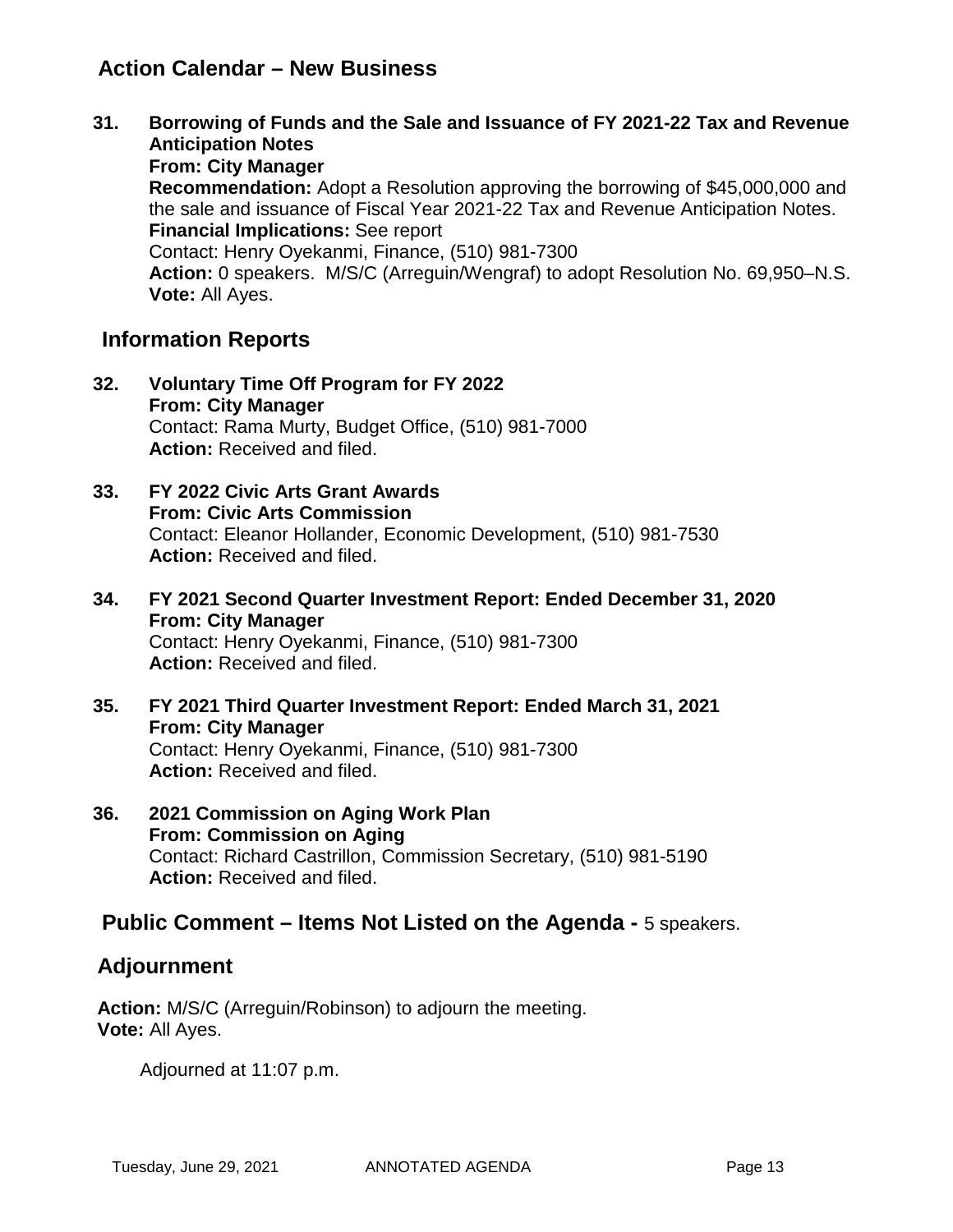## **Communications**

### **Item #26: Resolution Supporting Freedom for Nasrin Sotoudeh**

- 1. Nazila Tobaei
- 2. Riya Master
- 3. Kianna Imani
- 4. Anonymous

### **Berkeley Marina (BMASP) and Pier/Ferry Project from Marina Users**

5. Camille Antinori and David Fielder, on behalf of the marina users

### **Tenants Opportunity to Purchase Act (TOPA)**

- 6. Andrew Godar
- 7. Carol Wyatt
- 8. Sam Weng
- 9. Julie Saxe-Taller
- 10.Timothy Kim
- 11.Peter Schiller
- 12.Hayley Currier
- 13.Bethany Kaylor
- 14.Mary Telling
- 15.Cheryl Davila (2)
- 16.Alex Werth
- 17.Ann Harvey

### **Climate Equity Action**

- 18.Cate Leger, Berkeley Energy Commission
- 19.Ariella Granett
- 20.Lily Cohen
- 21.Janet Stromberg
- 22.Natalie Nussbaum
- 23.Mary Ann Furday
- 24.Margot Smith
- 25.Christie Keith
- 26.Susan Kirsch
- 27.Andrea Mullarkey

### **Electrification**

28.Janet Stromberg

## **Berkeley Housing Authority (BHA) Negative Experiences**

29.BHA staff

### **Grizzly Peak Problems**

30.Joshua Bloom (2)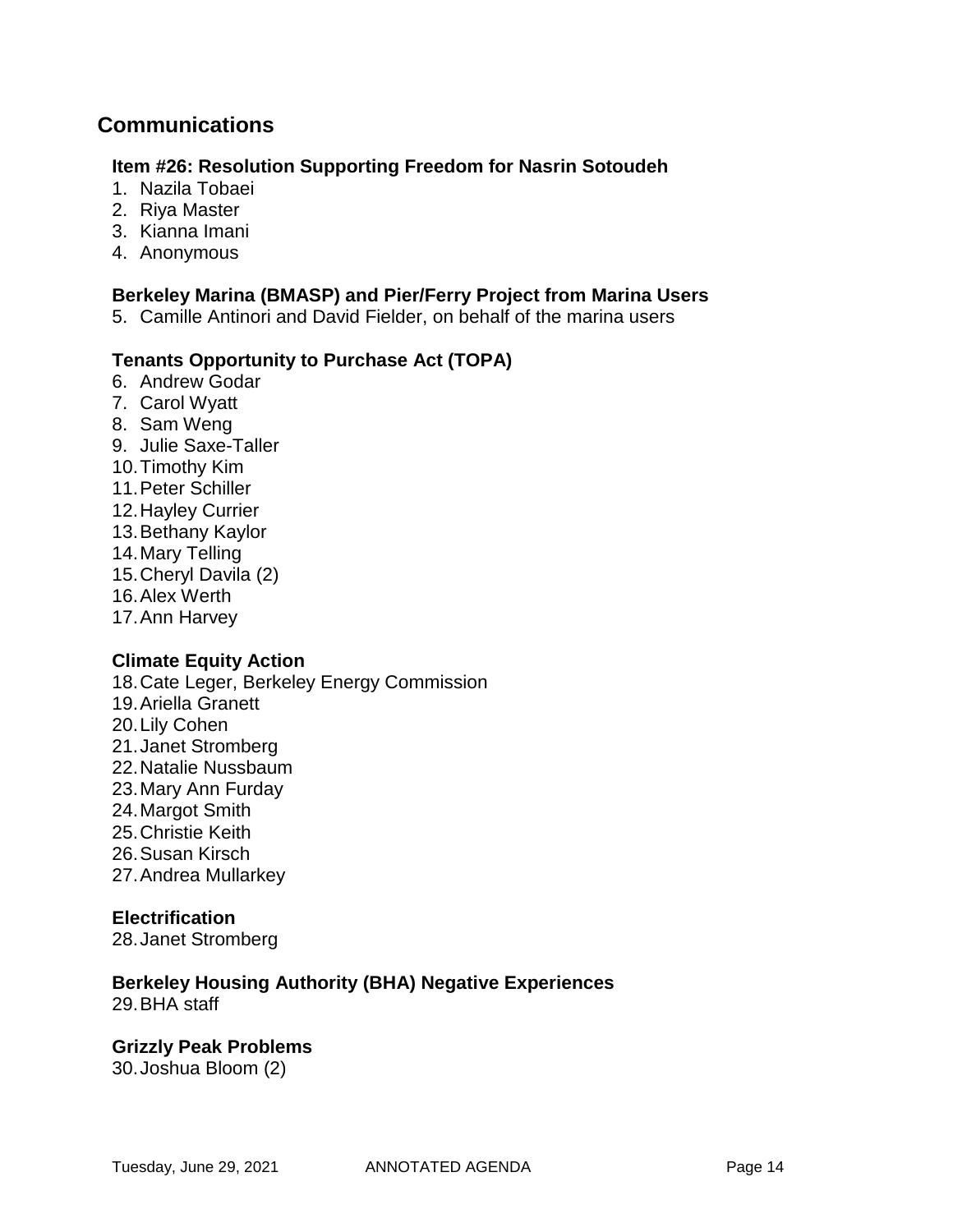**BART Housing** 31.The-Anh Cao 32.Reynaldo Santa Cruz

### **Zoning Reform on Property Values**

33.Margot Smith

## **Housing**

34.Madeleine Shearer (2)

**Affordable Housing Overlay Support** 35.Planning Students Association of Cal

### **People's Park**

36.Russbumper

**Outdoor Shelter and Enforce No Sidewalk Camping** 37.Claudia Eyzaguirre

**Evictions** 38.Cadance Malone

#### **Measure FF: Update from the Fire Department**

39.David Peattie, on behalf of the Berkeley Disaster Prep Neighborhood Network

# **Library Issues**

40.Barbara Gilbert

## **Parking Meters**

41.Barbara Gilbert

# **Berkeley's New Police Chief**

42.Friends of Adeline

**Employment Development Department** 43.Rodak Goa

#### **Skateboard Park** 44.Alex Gomez-Pendleton

#### **Daniel Hale Whistleblower** 45.Russbumper

**Speech to VTA** 46.Blair Beekman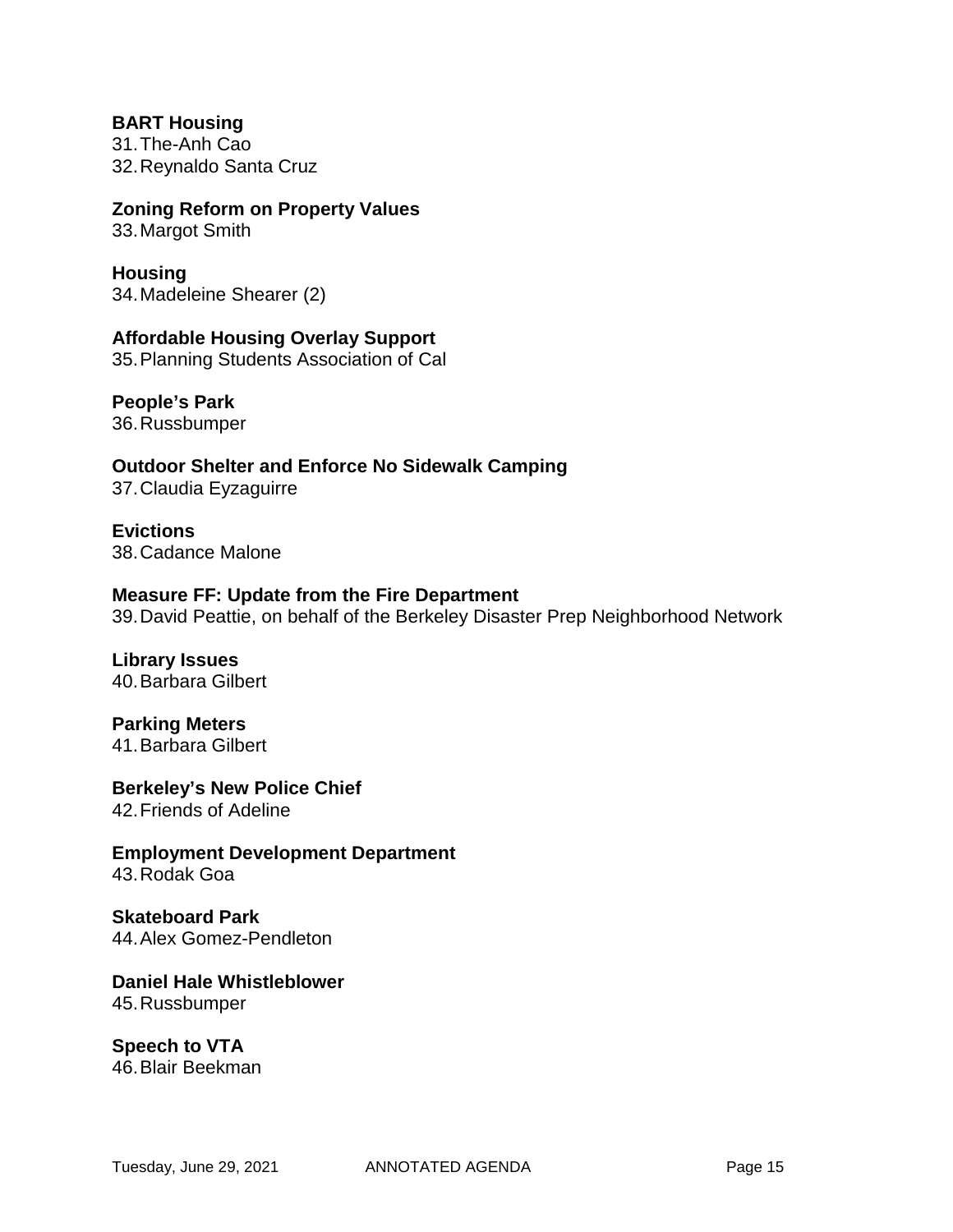### **Live Music Is Back in Downtown Berkeley Plaza**

47.Downtown Berkeley Association

### **Traffic Control Measures at Cragmont Elementary School**

48.Edward and Noelle Long

### **CalPERS Response Letter to Resolution No. 69,829-N.S. of 4/27/2021**

49.California Public Employees' Retirement System

#### **URL's Only**

50.Vivian Warkentin (2) 51.Russbumper (4)

## **Supplemental Communications and Reports 1**

### **Item #26: Resolution Supporting Freedom for Nasrin Sotoudeh**

52.John Lang 53.Mohammad Samini 54.Sepideh Asgari 55.Bijan Jorjani 56.Bev Hoffman 57.Cyrus Khojasteh 58.Kaveh Niazi 59.Esfandiar Imani 60.Amin Miraftab 61.Parisa Imani 62.Dorothy Lubliner 63.Mansour and Fay Niazi 64.Linda Durston 65.Taylor Young 66.Austin Le 67.Partow Imani

## **Item #27: Resolution Urging the Metropolitan Transportation Commission to Program and Prioritize American Rescue Plan Act Funds**

68.Revised material, submitted by Councilmember Harrison

### **Item #29: FY 2022 Budget Adoption**

- 69.Erika Shore
- 70.Diana Bohn
- 71.Anna Tseselsky
- 72.Russbumper

### **Supplemental Communications and Reports 2**

### **Item #24: Adopt a Resolution to Upgrade Residential and Commercial Customers to East Bay Community Energy (EBCE) Renewable 100 Plan**

73.Jessica Tover, on behalf of East Bay Clean Power Alliance 74.350 East Bay – Berkeley Hub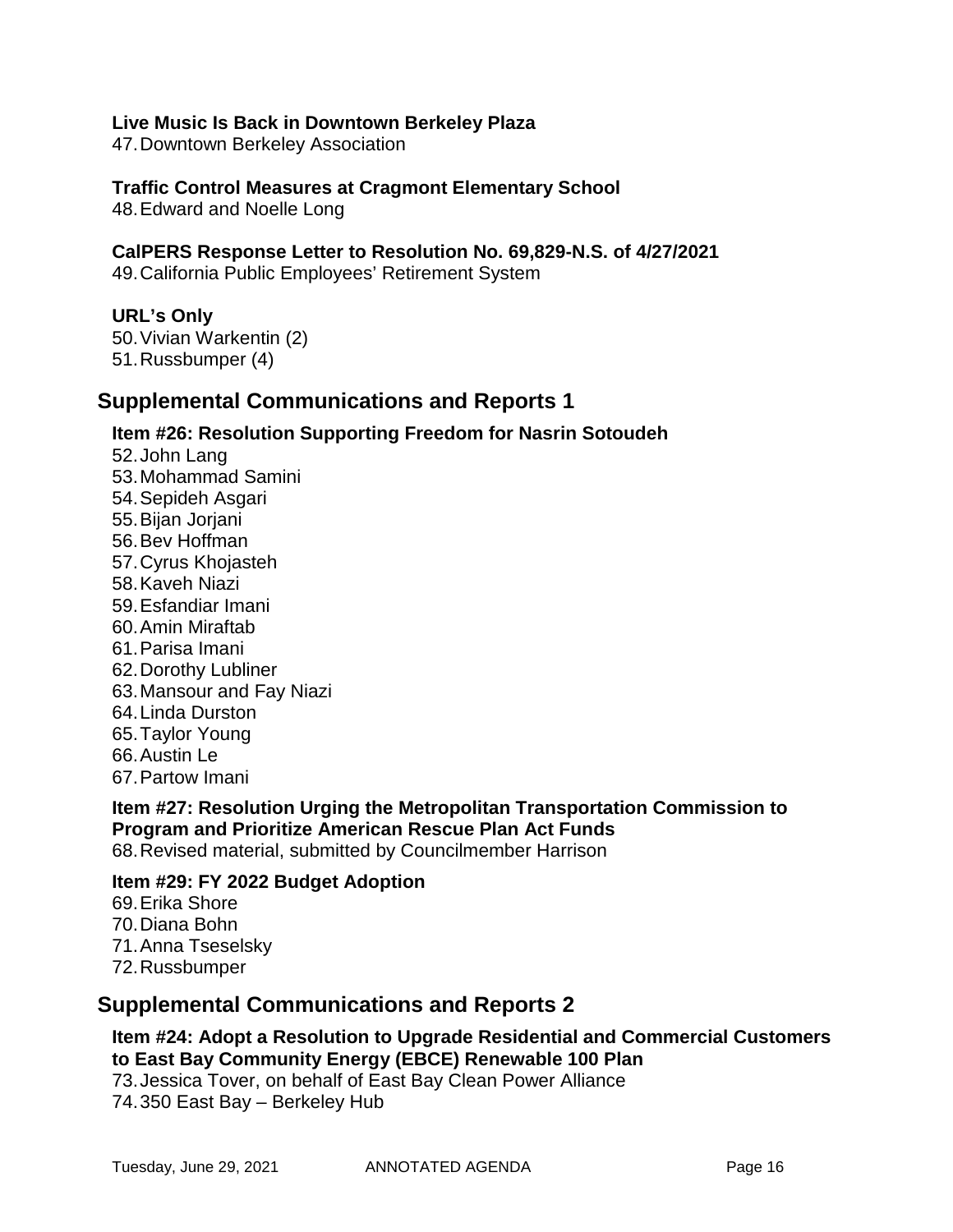### **Item #25: Berkeley's Fleet Replacement: Fund Short by Millions**

75.Supplemental materials, submitted by City Auditor

### **Item #26: Resolution Supporting Freedom for Nasrin Sotoudeh**

- 76.Nora Bayani 77.Gretchen Lemke-Santangelo 78.Anthony Santagelo 79.Parrirokh Abedi
- 80.Allison Murray
- 

### **Item #29: FY 2022 Budget Adoption**

81.Supplemental material, submitted by Mayor Arreguin

- 82.Berkeley Friends Meeting of the Religious Society of Friends
- 83.Maria Yates
- 84.Jan Ruchlis
- 85.Romeo Channer
- 86.Emma Gobler
- 87.Shellie Wharton
- 88.Rahmat Balogun
- 89.Civic Arts Commission
- 90.Eric Friedman
- 91.Danielle Sciocchetti
- 92.Sue Campbell
- 93.David Bohn
- 94.Naomi Rubalcava
- 95.Alion Lafferty
- 96.24 similarly-worded form letters

### **Adopt a Resolution Updating Guidelines and Procedures for City Council Office Budget Expenditure Accounts and Refer to the Budget Process Pursuant to Resolution No. 69,928-N.S.**

97.Urgent item, submitted by Councilmember Harrison

## **Supplemental Communications and Reports 3**

## **Item #24: Adopt a Resolution to Upgrade Residential and Commercial Customers to East Bay Community Energy (EBCE) Renewable 100 Plan**

98.Igor Tregub, on behalf of the Sierra Club 99.David McCoard 100. Blair Beekman

### **Item #26: Resolution Supporting Freedom for Nasrin Sotoudeh**

- 101. Grace Becker
- 102. Jaleh Niazi

### **Item #29: FY 2022 Budget Adoption**

- 103. Revised material, submitted by Mayor Arreguin
- 104. Revised material, submitted by Budget
- 105. Shellie Wharton